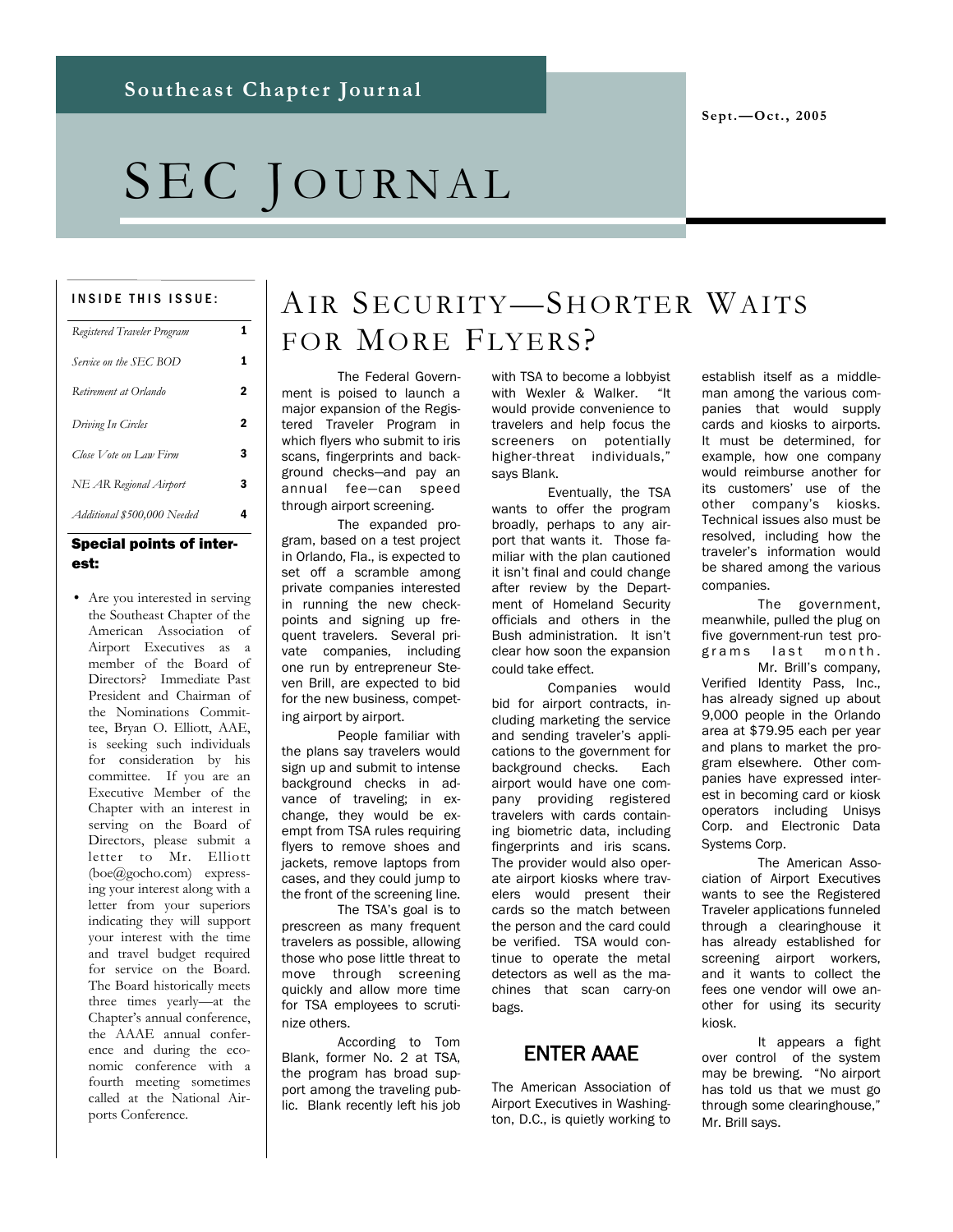## RETIREMENT ON THE RADAR SCREEN FOR ORLANDO'S JENNINGS

You still have time to get those resumes ready. Orlando International Airport officials made public late last week plans for replacing Executive Director Bill Jennings, who is expected to retire sometime before 2008.

Jeffry Fuqua, Chairman of the Greater Orlando Aviation Authority, said he would establish a committee to help find candidates for the position.

"I do feel strongly it is time to initiate a process," Fuqua said.

It was the first hint that Jennings' tenure would be coming to a close, opening one of the most powerful positions in Central Florida.

Jennings, 58, oversees the busiest airport in the state, expecting about 33 million passengers this year and a

#### AIRPORT HAS NEW MANAGER

Partick A. Ryan is the new airport manager at Outlaw Field in Clarksville, Tenn., and he has quite a job ahead of him. He is assuming the challenging task of running the airport from the previous manager, Mark Davis, who left his keys on his desk September 6, walked out and never returned.

The Airport Authority, which hired Ryan last week, is a defendant in a lawsuit filed by fixed base operator Robert O. Wyatt. The Airport Authority is about \$400,000 in debt with about half that amount owed to the city. It also owes \$150,000 for installation of neverused fuel tanks, which is related to Wyatt's lawsuit, and another \$400,000 is

budget of \$300 million.

He is keeping quiet about exactly when he would make his exit.

"I don't have a date," said Jennings, who was appointed executive director in 2000 and has worked for the airport since 1976. "I'm not going to be here forever, and we have some really significant things coming up."

Jennings' contract expires in 2007 but automatically renews unless he or the board decide otherwise.

Along with a succession plan for Jennings, Fuqua also announced a planned reorganization of airport staff that would put more emphasis on economic development and the negotiation of new lease agreements with the airlines that would take effect in 2008.

The new airline leases will substantially change the way the airport operates, relieving the beleaguered airline industry of the burden of the airport's budget shortfalls.

"I think it would be good to have my replacement here before we get to that so they can have the benefit of some of the negotiations," said Jennings, who earns more than \$215,000 annually.

Jennings reports to a board made up of Orange County Mayor Rich Cotty, Orlando Mayor Buddy Dyer and five other people appointed by Gov. Jeb Bush. Fuqua, a leading national fund raiser for the Bush family, leads the board.

outstanding for runway paving.

Ryan has the credentials for the job. He worked for the East Hampton, N.Y., airport for 30 years with 17 of those as airport manager and another nine as assistant manager. He told the authority he applied for the job because the inactivity associated with retirement had not suited him.

The Airport Authority is trying to turn things around at the airport before the city and county governments decide they made a mistake in 1998 by switching from a city-county

airport board to a regional airport authority.

According to locals, Ryan deserves some time to get acquainted with the job and work to turn things around for this important community asset. But he needs to know the public's patience with that process won't be limitless, either.

 $\overline{\phantom{a}}$ 

*Note to Mr. Ryan:*

*Leave keys on desk, run like hell.*

*Ed.*

### DRIVING IN CIRCLES ON THE WAY TO THE AIRPORT

Albemarle County and the Charlottesville-Albemarle County Airport recently celebrated what local officials billed as Central Virginia's first publicly built roundabout.

"This is a wonderful new entrance to the community for the thousands of visitors who enter through the airport," said Dennis Rooker, chairman of the Albemarle County Board of Supervisors, during a brief ceremony.

Rooker was joined by Airport Executive Director Bryan O. Elliott, AAE, Thomas Jefferson Planning District Commission Director Harrison Rue, county spokeswoman Lee Catlin, and Chuck Proctor of the Virginia Department of Transportation.

Elliott said the roundabout is

a "signature gateway" for those traveling through the airport, and landscaping and a sign would be added in the coming months. The roundabout is part of a greater group of airport entrance road improvements. Pedestrian crosswalks and bike lanes will also be added to the roundabout in the future.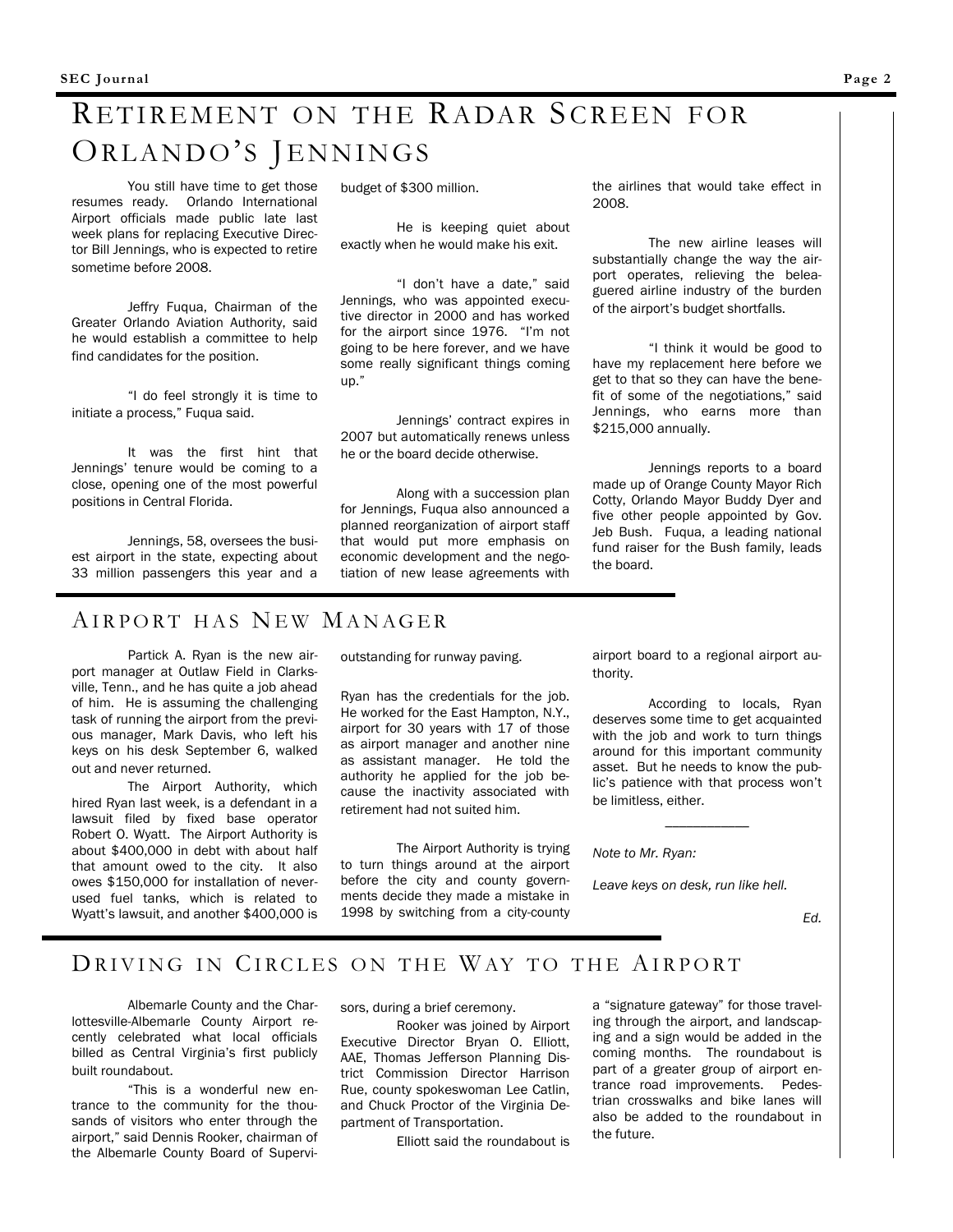### AIRPORT BOARD KEEPS LAW FIRM BY 4-3 VOTE

The Melbourne Airport Authority, in a 4-3 vote, agreed last week to keep the GrayRobinson law firm as its legal counsel. The discussion leading to the vote resulted in a few testy comments from GrayRobinson attorney Donald Nohrr, who seemed irritated at subtle suggestions that his, and his firm's, ethics were being questioned in the discussions.

Considering new legal counsel for the airport became a charged issue earlier this year when Melbourne Mayor Harry Goode, also an airport authority member, suggested looking for another law firm to represent the airport.

Specifically, Goode worried that Nohrr, who has attended most of the airport meetings to provide legal counsel, was too

closely linked to former airport executive director James Johnson. Authority members forced Johnson to retire in February because of ethical questions surrounding his mixing of personal and airport business.

On October 3rd, a selection committee consisting of airport executive director Richard Ennis, airport director of land development Lawrence Wuensch, acting director of operations Richard Cloutier and authority member Jack Ryals recommended keeping GrayRobinson in a 3-1 vote.

Ryals, though, recommended the airport use Melbourne-based McClelland, Jones, Lyons & Lacey for its legal services. He said selecting the firm would allow the airport to move beyond any unethical perceptions left over from Johnson's tenure as executive director. Choosing McClelland, Jones, Lyons & Lacey "is an excellent opportunity to do just that," Ryals said.

Nohrr said he thought that was an implication he and GrayRobinson may have been in some sort of ethical cloud with Johnson. "I do resent any suggestion that there is an issue of ethics with myself or this law form," Nohrr said.

Ryals said he wasn't questioning Nohrr's or GrayRobinson's ethics.

#### A REGIONAL AIRPORT IN LAWRENCE COUNTY, ARKANSAS

It has more land area than Memphis Airport and it could eventually become the Northeast Arkansas Regional Airport. "The infrastructure is already in place, the runways are already there, and we feel we have the growth ability and we just think it is an excellent location," said Ernest Briner, Walnut Ridge Area Chamber of Commerce member.

Representatives from 9 counties in Northwest Arkansas are supporting a resolution for a feasibility study to make the 1,800 acre Walnut Ridge Regional Airport the area's regional airport. "The whole region will benefit by this becoming the regional airport

because everyone will buy into it and everyone will be a part of the airport," said Briner.

Currently the airport is governed by a local commission, but control could eventually be handed over to a port authority. "The City of Walnut Ridge would relinquish control of the airport forever once it was done it would be a done deal," said Walnut Ridge Regional Airport Manager Ken Newcom. By establishing a port authority, the town of Walnut Ridge would be handing over control of the airport to the port authority which would consist of 9 members from the participating counties in Northwest Arkansas.

"The only difference is who you change the administration to, you either keep here local under the City of Walnut Ridge or you give it away to other counties and other towns in the surrounding area," said Newcom.

And the timetable to establish this regional airport? "You are probably looking at 5 to7 years down the road but we got to start somewhere," said Briner.

#### SECURITY PLAN FOR ST. CLAIR COUNTY AIRPORT

The St. Clair County Airport Authority (Ala.) is putting together an airport security plan and should have it finalized before the end of the year. Terry Capps, project manager for the authority, told authority members recently that the county airport in Pell City received a letter from the Alabama Department of Transportation stating that airports across the state are required to submit a security plan to ALDOT's Aeronautics Bureau. He informed authority members it was vital to submit the plan to ALDOT before the end of the year so new airport projects can move forward.

The ALDOT letter notes "several recent and well publicized incidents that called into question how securely our smaller airports are being operated and maintained by local officials." And the letter goes on to state, "However, the recently publicized incidents that received national media attention are not the only consideration; the Aeronautics Bureau is aware of other recent security breaches at airports that have not been widely publicized…"

"After 9-11, we did some things," said airport authority member Mike Fricker. "There are still some things I think we need to do."